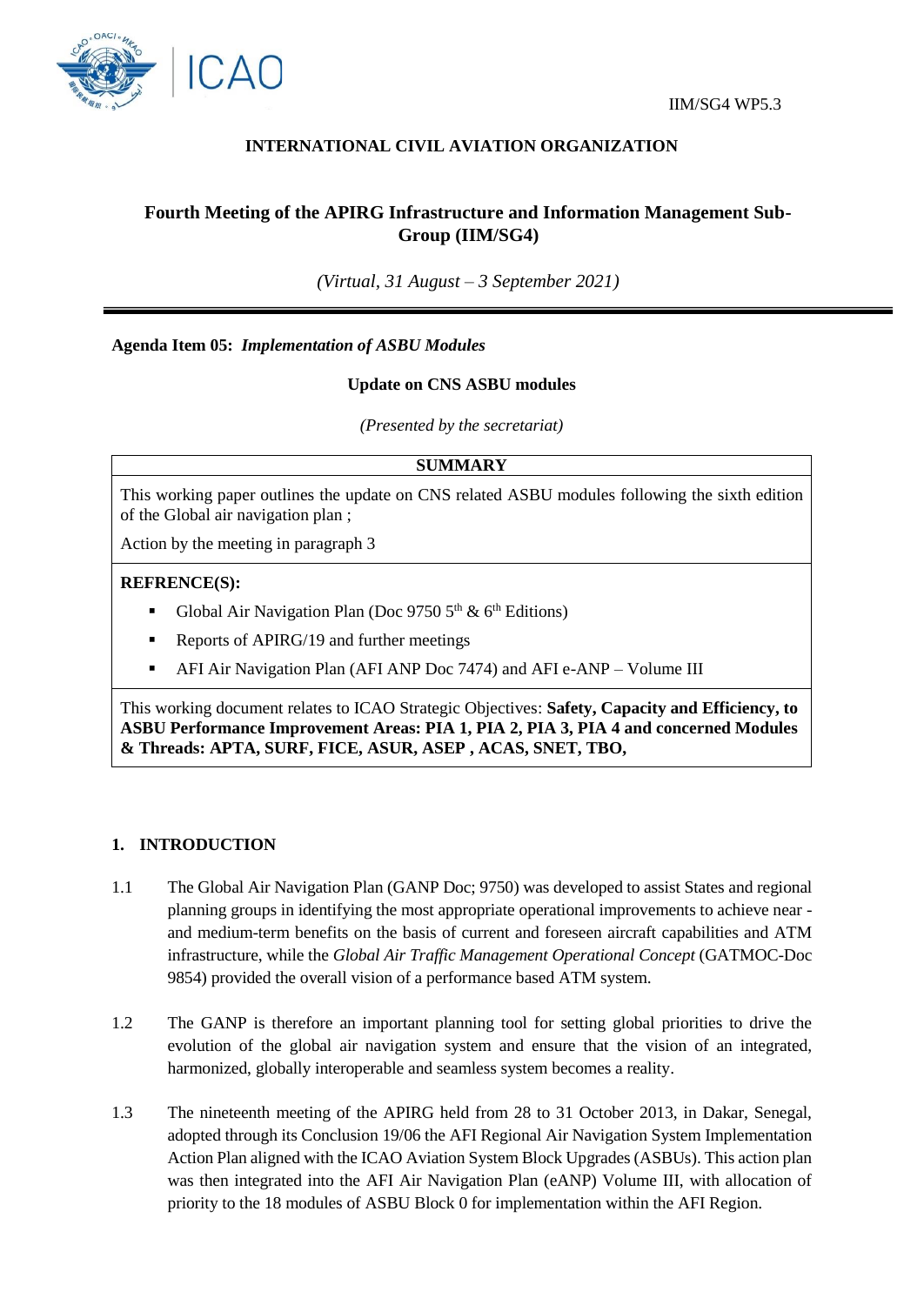### **2. DISCUSSIONS**

- 2.1 The fifth Edition of the GANP defined a Roadmap for Communications, Navigation and Surveillance (CNS) technologies to support the implementation of ASBUs threads and Modules throughout the ASBUs Performance Improvement Areas: PIA 1, PIA 2, PIA 3 and PIA 4.
- 2.2 The nineteenth meeting of the APIRG (Dakar, Senegal, 28-31 October 2013) adopted Conclusion 19/06 ( *AFI Regional Air Navigation System Implementation Action Plan aligned with the ICAO Aviation System Block Upgrades (ASBUs))* that reads as follows*:*

**Conclusion 19/06: Adoption of AFI Regional Air Navigation system Implementation Action Plan aligned with ICAO Aviation System Block Upgrades (ASBU)**

**That:** 

**a) AFI States adopt the Regional Air Navigation System Implementation Plan aligned with the 18 Block 0 Modules of the ICAO Aviation System Block Upgrades (ASBU) Methodology, as provided at Appendix 3.0A to this report;** 

**b) That AFI States implement the adopted modules based on their operational needs, the categorization and the prioritization defined in the Action Plan;** 

**c) The Secretariat finalize the implementation targets set for the adopted ASBU Block 0 Modules, and ensure that these targets are aligned with existing regional programmes aimed at enhancing air navigation capacity and efficiency and aviation safety;** 

**d) The APIRG and the ICAO Regional Offices coordinate the implementation of the ASBU Block 0 Modules related to Safety Key Performance Area with regional aviation safety mechanisms (RASG-AFI, AFI Plan) and other relevant safety initiatives for the AFI Region;** 

**e) ICAO continually provide capacity building through workshops and seminars to AFI States and regional stakeholders as the needs arise in the different levels of ASBUs; and f) The African Civil Aviation Commission (AFCAC), Regional Economic Communities and Financial institutions to provide their support and assist States the implementation of the AFI Regional Air Navigation System Implementation Action Plan.** 

2.3 In this Action Plan CNS related ASBUs Modules are identified under each Performance Improvement Area to directly or implicitly concur to the key performance of the system as summarized in the table below:

| <b>PIA</b>                                                                                                                                 | <b>ASBU Module (CNS)</b>                                                                                     | <b>Priority</b> | Category |
|--------------------------------------------------------------------------------------------------------------------------------------------|--------------------------------------------------------------------------------------------------------------|-----------------|----------|
| <b>PIA 1:</b> Airport Operations                                                                                                           | <b>B0-APTA:</b> Optimization of Approach Procedures<br>including vertical guidance                           | 1               | E        |
|                                                                                                                                            | <b>B0-SURF:</b> Safety and Efficiency of Surface<br>Operations (A-SMGCS Level 1-2)                           | $\overline{2}$  | $\Omega$ |
| <b>PIA 2:</b> Globally Interoperable Systems and<br>Globally<br>Data-Through<br>Interoperable<br><b>System Wide Information Management</b> | <b>B0-FICE:</b> Increased Interoperability, Efficiency and<br>Capacity through Ground-Ground Integration     | 1               | E        |
| <b>PIA 3:</b> Optimum Capacity and Flexible<br>Flights - Through Global Collaborative<br><b>ATM</b>                                        | <b>B0-ASUR:</b> Initial capability for ground surveillance                                                   | $\overline{2}$  | D        |
|                                                                                                                                            | <b>B0-ASEP:</b> Air Traffic Situational Awareness<br>(ATSA)                                                  | $\overline{2}$  | S        |
|                                                                                                                                            | <b>B0-OPFL:</b> Improved access to Optimum Flight<br>Levels through Climb/Descent Procedures using ADS-<br>В | 2               | S        |
|                                                                                                                                            | <b>B0-ACAS:</b> ACAS Improvements                                                                            |                 | E        |
|                                                                                                                                            | <b>B0-SNET:</b> Increased Effectiveness of Ground-<br><b>Based Safety Nets</b>                               | $\overline{2}$  | D        |
| PIA<br>4:<br>Efficient Flight Path-Through<br><b>Trajectory-based Operations</b>                                                           | <b>B0-TBO:</b> Improved Safety and Efficiency through<br>the initial application of Data Link En-Route       | $\overline{2}$  | D        |

Note : ABU Modules are globally categorized as following:

**Essential (E):** These ASBU modules provide **substantial contribution** towards global interoperability, **safety** or **regularity**.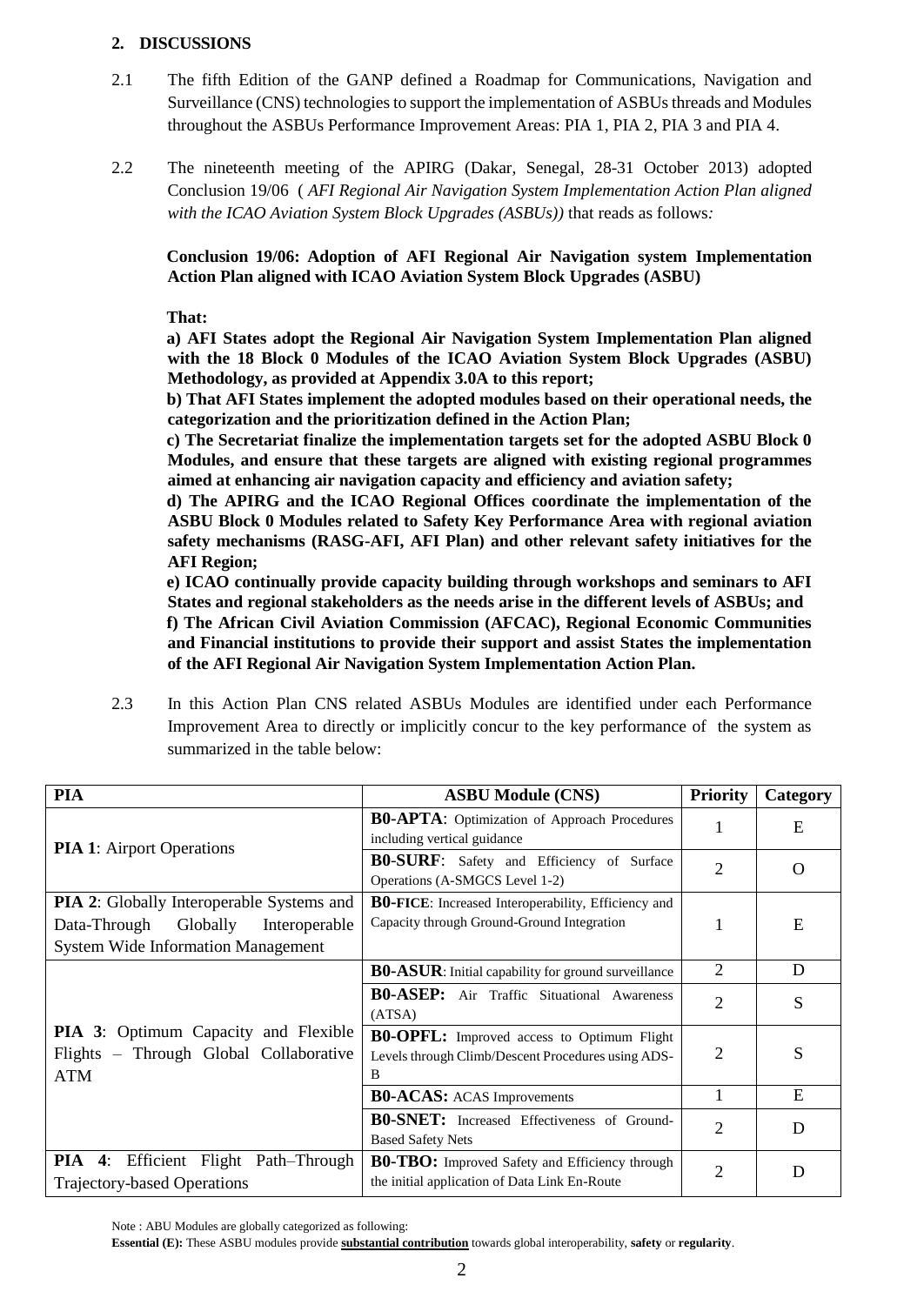**Desirable (D):** These ASBU modules are **recommended** for implementation almost everywhere. **Specific (S):** These ASBU modules are **recommended** for implementation to address a **particular operational environment or mitigate identified risks**.

**Optional (O):** These are the ASBU modules that **address particular operational requirements** and provide **additional benefits that may not be common** everywhere.

- 2.4 Furthermore the APIRG twentieth meeting (*Yamoussoukro, Cote d'Ivoire, 30 November – 2 December 2015)* discussed the establishment and operationalization of a New Structure of APIRG and its Contributory Bodies.
- 2.5 The meeting through its Conclusion 20/49 identified priority Projects and addressed implementation issues as stated below:

**Conclusion 20/49: Projects Identification and Implementation issues That:** 

**a) The initial set of projects identified by APIRG Sub-groups as shown at Appendix 4.4.8A through Appendices 4.4.8B, 4.4.8C, 4.4.8D1, 4.4.8D2, 4.4.8D3, 4.4.8E1, 4.4.8E2 and 4.4.8E3 are adopted;** 

**b) The Secretariat develop a consolidated catalogue of all identified projects, using a standard format, to be endorsed by the APCC. In doing so, projects should be structured according to applicable areas of routing;** 

**c) The APIRG through its APCC explore assistance and funding mechanisms in cooperation with regional and sub-regional organizations such as the African Union, the African Civil Aviation Commission, Regional Economic Communities (RECs) and financial institutions; and** 

**d) The ICAO Regional Offices, AFCAC and AFRAA pursue interregional coordination to achieve harmonization and interoperability of air navigation systems, as well as seamless air transport operations across the regions.** 

- 2.6 In view of the above, the implementation of the CNS related ABUS Modules and threads in the AFI Region is achievable at national level through the identified APIRG Projects linked to the Modules and Threads under the coordination of the AFPIRG CNS Projects Teams.
- 2.7 The linkage of CNS related projects to ASBUs Modules and the status of implementation are summarized in the table below:

| <b>Regional Projects</b>                                | <b>Status of implementation</b>         | <b>ASBU Module</b> |  |
|---------------------------------------------------------|-----------------------------------------|--------------------|--|
|                                                         |                                         | (CNS) involved     |  |
| <b>COM</b><br><b>PROJECT.1:</b><br>Implementation<br>of | <b>ATS/DS</b> completed                 | <b>AFI BO-FICE</b> |  |
| Ground/Ground communication<br>(ATS/DS,                 | • AIDC on going                         | <b>AFI B0-ASEP</b> |  |
| AIDC, VoIP)                                             | • VoIP not start                        | <b>AFI B0-SNET</b> |  |
| <b>PROJECT.2:</b><br>Implementation<br><b>COM</b><br>of | <b>AFTN</b> completed                   | <b>AFI BO-FICE</b> |  |
| Ground/Ground<br>communication<br>(AFTN,                | • AMHS on going                         | <b>AFI B0-ASEP</b> |  |
| <b>AMHS</b> )                                           |                                         | <b>AFI B0-SNET</b> |  |
|                                                         | <b>- HF/VHF Voice implemented</b>       | <b>AFI B0-ASEP</b> |  |
| <b>COM</b><br>Project 3:<br>Implementation<br>оf        | <b>- HF/VHF Data not started</b>        | <b>AFI B0-FRTO</b> |  |
| Air/Ground communication (HF/VHF voice                  | • CPDLC implemented                     | <b>AFI B0-CDO</b>  |  |
| data, CPDLC)                                            |                                         | <b>AFI B0-CCO</b>  |  |
|                                                         |                                         |                    |  |
| <b>COM</b><br><b>PROJECT.4:</b><br><b>Integrated</b>    | ■ VSAT nodes implemented                | <b>AFI B0-FICE</b> |  |
| <b>Telecommunication</b><br><b>Aeronautical</b>         | <b>Interconnection/Interoperability</b> | <b>AFI B0-DATM</b> |  |
| <b>Infrastructure</b>                                   | on going                                | <b>AFI B0-AMET</b> |  |
|                                                         |                                         | <b>AFI B0-OPFL</b> |  |
|                                                         |                                         | <b>AFI B0-TBO</b>  |  |
| COM Project 5:<br>Assessment of AFI                     | • Project launched                      | <b>AFI B0-FICE</b> |  |
| <b>Aeronautical Networks Cyber Security</b>             | Assessment to be conducted case         | <b>AFI B0-DATM</b> |  |
|                                                         | by case                                 | <b>AFI B0-AMET</b> |  |